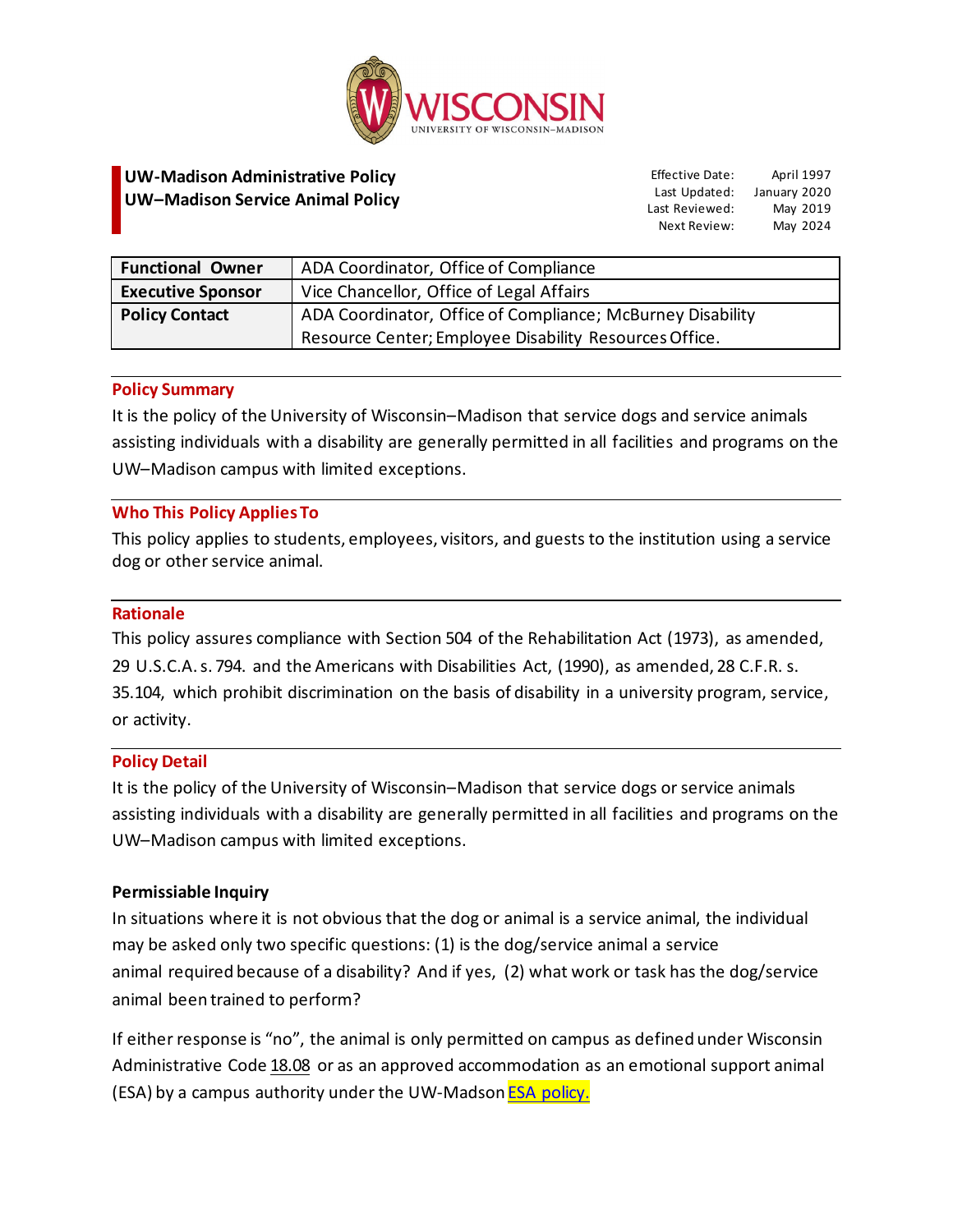Requesting any documentation for the service animal, requiring that the animal demonstrate its task, or inquiring about the nature of the person's disability is not permitted.

# **Students and Service Dogs or Other Service Animals**

Students may choose to have their service animal included as a reasonable accommodation on their Faculty Notification Letter developed with the McBurney Disability Resource Center, however,this is not required for animals that meet the definition of a service animal. Students who plan to live in a university controlled housing unit should contact University Housing or the appropriate housing resource prior to moving in regarding making suitable arrangements for housing the service dog or animal.

# **Employees and Service Dogs or Other Service Animals**

Employee requests for disability accommodations, including requests to have a service dog or other service animal at work, are handled through the appropriate disability accommodation policy and procedures (academic staff, university staff or faculty). Employees can view these policies at [www.oed.wisc.edu/disability](http://www.oed.wisc.edu/disability) and may contact their Divisional Disability Representative (DDR) or Employee Disability Resources Office at 608/263-2378 for information and assistance.

# **Visitors and Service Dogs or Other Service Animals**

A service dog or other service animal accompanying an individual with a disability is welcome in all areas of campus that are open to the public. Specific questions related to the use of service animals on the UW–Madison campus by visitors can be directed to the ADA Coordinator at 608/265-6018 [ada\\_coordinator@wisc.edu.](mailto:ada_coordinator@wisc.edu)

#### **Policy Exceptions**

A service dog or other service animal may be asked to leave a UW–Madison facility, program, or dwelling if the animal's behavior or presence is unduly disruptive or poses a direct threat to the health or safety of others (e.g., displays vicious or aggressive behavior towards people or other animals), or causes substantial damage to the property of other individuals or the University.

A service dog or other service animal may also be excluded in areas where the presence of a service animal fundamentally alters the nature of a program or activity. Examples may include, but are not limited to research labs, areas requiring protective clothing, food preparation areas or other sterile environments, and primate labs or other research facilities where animals are present.

Many exotic, wild, and agricultural animals are likely inappropriate as an ESA. Nothing in this policy overrides federal, state, or local law restricting the possession of such animals.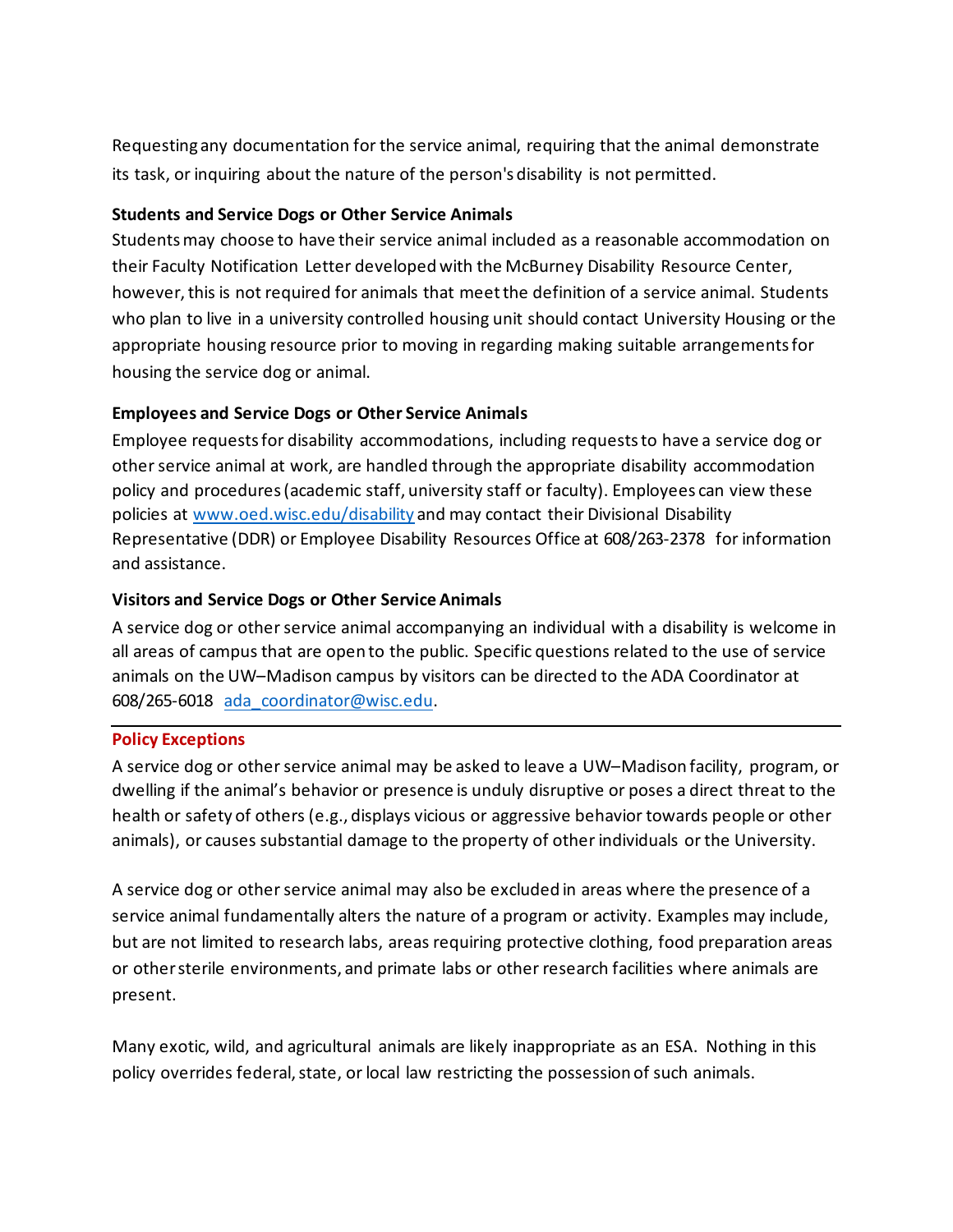# The Following Applies To Emotional Support Animals, Service Animals In Training, And Therapy Animals:

**Emotional Support Animals** (ESA) may be permitted under the Fair Housing Act (FHAct, 42 U.S.C.A. s. 3601 et seq.) as permissible in a university dwelling. Additionally, UW-Madison recognizes animals that provide emotional support to a person with a disability may be considered a specific disability–related accommodation under Section 504 of the Rehabilitation Act (1973), as amended, 29 U.S.C.A. s. 794. and permitted in campus locations other than a university dwelling. An ESA requires pre-approval by a campus authority. See the UW-Madison ESA policy located on the Office of Compliance ADA website [https://compliance.wisc.edu/wp](https://compliance.wisc.edu/wp-content/uploads/sites/102/2020/01/ESA-Campus-Policy.FINAL_.2020.pdf)[content/uploads/sites/102/2020/01/ESA-Campus-Policy.FINAL\\_.2020.pdf](https://compliance.wisc.edu/wp-content/uploads/sites/102/2020/01/ESA-Campus-Policy.FINAL_.2020.pdf)

**Service animals in training** are permitted in campus facilities that are open to the public only when the animal accompanying the service animal trainer is wearing a harness or a leash and special cape. Service animals in training are not permitted in classrooms, work place offices, athletic practice facilities, residence halls, laboratories and other campus buildings not open to the public. Employees may not train service animals on work time, unless doing so is part of the official job duties assigned by the University. Students may not train service animals in a university dwelling unless the animal is also an approved emotional support animal pursuant to UW-Madison's Emotional Support Animal Policy.

**Therapy animals** provide affection and comfort to the public, typically in facility settings such as hospitals, retirement homes, schools, or disaster sites. These pets have a temperament suitable for interacting with members of the public and enjoy doing so. A therapy animal, including a therapy animal-in-training, has no special legal rights of access, and are only permitted in facilities where they are welcomed and invited. While the handler may be a person with a disability, the therapy animal does not provide a disability-related service to the handler as its primary activity is interacting with and being attentive to the public, not the handler.

# **Consequences for Non-Compliance**

Non-compliance with the Americans with Disabilities Act, (1990), as amended, 28 C.F.R. s. 35.104, may result in monetary damages. Non-compliance with Section 504 of the Rehabilitation Act (1973), as amended, 29 U.S.C.A. s. 794 may result in loss of federal funding as determined by the U.S. Department of Education's Office for Civil Rights.

#### **Definitions**

Campus Disability Authority: The following campus entities have authority to verify disability status and determine reasonable accommodations for individuals with disabilities:

• McBurney Disability Resource Center for students and prospective students;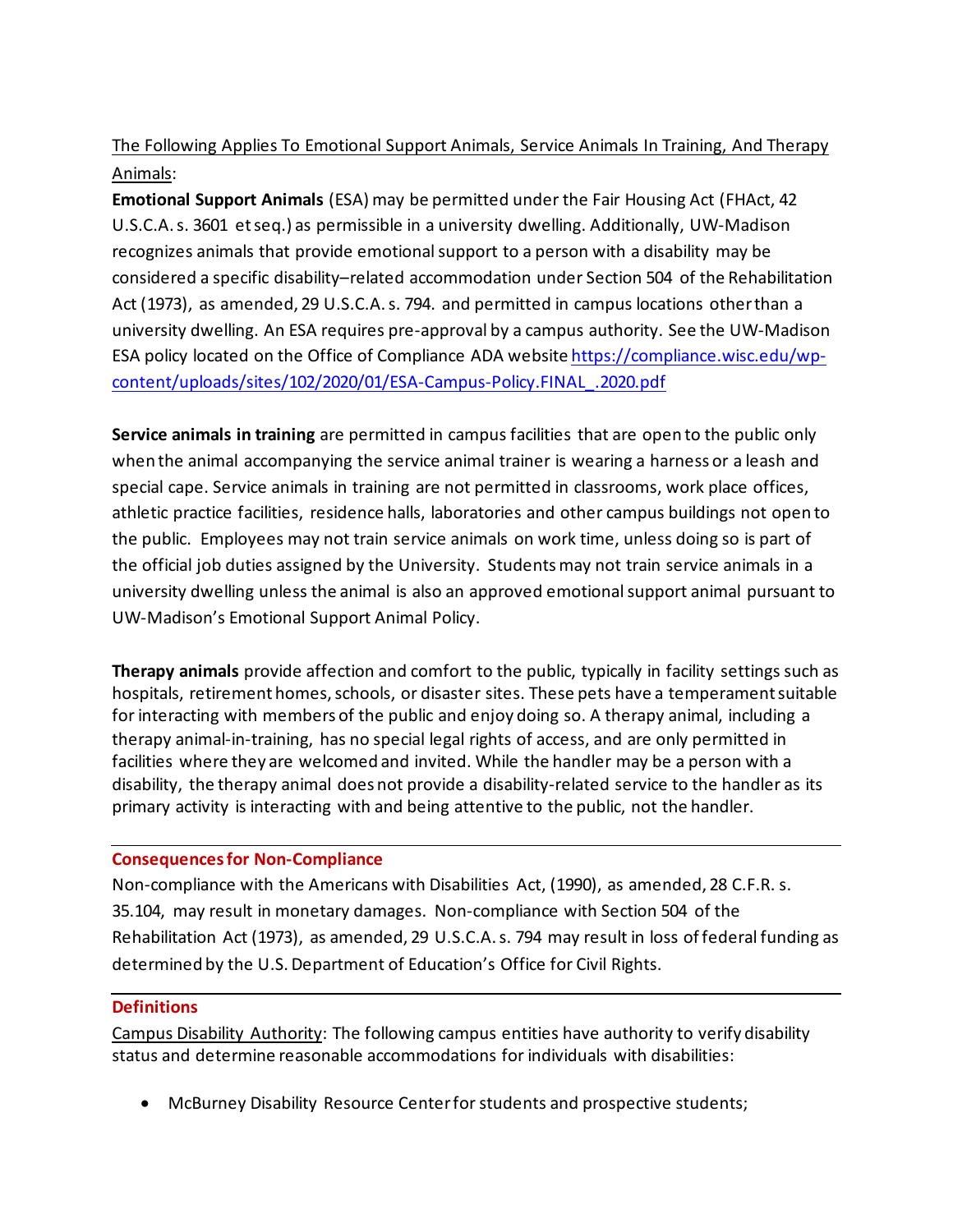- Divisional Disability Representative in consultation with the Employee Disability Resources Office for employees or prospective employees,
- ADA Coordinator for visitors and guests.

Disability: A disability is defined under Section 504 of the Rehabilitation Act (1973), as amended, 29 U.S.C.A. s. 794. and the Americans with Disabilities Act (1990), as amended, 28 C.F.R. s. 35.104, as a physical or mental impairment that substantially limits one or more major life activities. Major life activities may include seeing, hearing, walking, breathing, performing manual tasks, caring for one's self, learning, speaking, or working, among others.

Emotional Support Animal (ESA): An ESA is defined as an animal that alleviates one or more identified symptoms or effects of a person's disability. An emotional support animal is recognized as a reasonable accommodation for a person with a disability under the federal Fair Housing Act (FHAct, 42 U.S.C.A. 3601 et seq.) and may be a reasonable accommodation under Section 504 of the Rehabilitation Act (1973), as amended, 29 U.S.C.A. s. 794.

An ESA, also referred to as an "assistance" animal, is not a pet according to the U.S. Department of Housing and Urban Development (HUD); however, no special training is required for an animal to be considered an ESA. What is necessary is that the person with an ESA has a disability and the ESA mitigates the impact of the disability.

Service Animal: Wisconsin law defines a service animal as a dog or other animal that is individually trained to do work or perform tasks for a person with a disability. Examples include, but are not limited to, guiding individuals who are blind, alerting individuals with a hearing loss to sounds, alerting and protecting a person who is having a seizure, pulling a wheelchair, or retrieving dropped items. Service dogs or other animals are working animals, not pets. The work or task a service dog or animal has been trained to provide must be directly related to the person's disability. Dogs or other animals whose sole function is to provide comfort or emotional support do not qualify as service animals. This definition complies with the Americans with Disabilities Act ("ADA").

Service Animal in Training: Wisconsin law allows service dogs in training and other service animals in training to be admitted to facilities **open to the public,** unless the presence of the service animal in training would jeopardize the safe operation or fundamentally alter the program, service or activity in the location. Service animals in training must wear a harness OR leash and special cape and remain under the control of the trainer at all times. Service animalsin-training are not protected by the ADA, are not considered a reasonable accommodation for a disability, and are subject to restrictions not placed on fully trained service animals that perform work or tasks for a person with a disability.

Therapy Animal: Therapy animals provide affection and comfort to the public, typically in facility settings such as hospitals, retirement homes, schools, or disaster sites. These pets have a temperament suitable for interacting with members of the public and enjoying doing so. A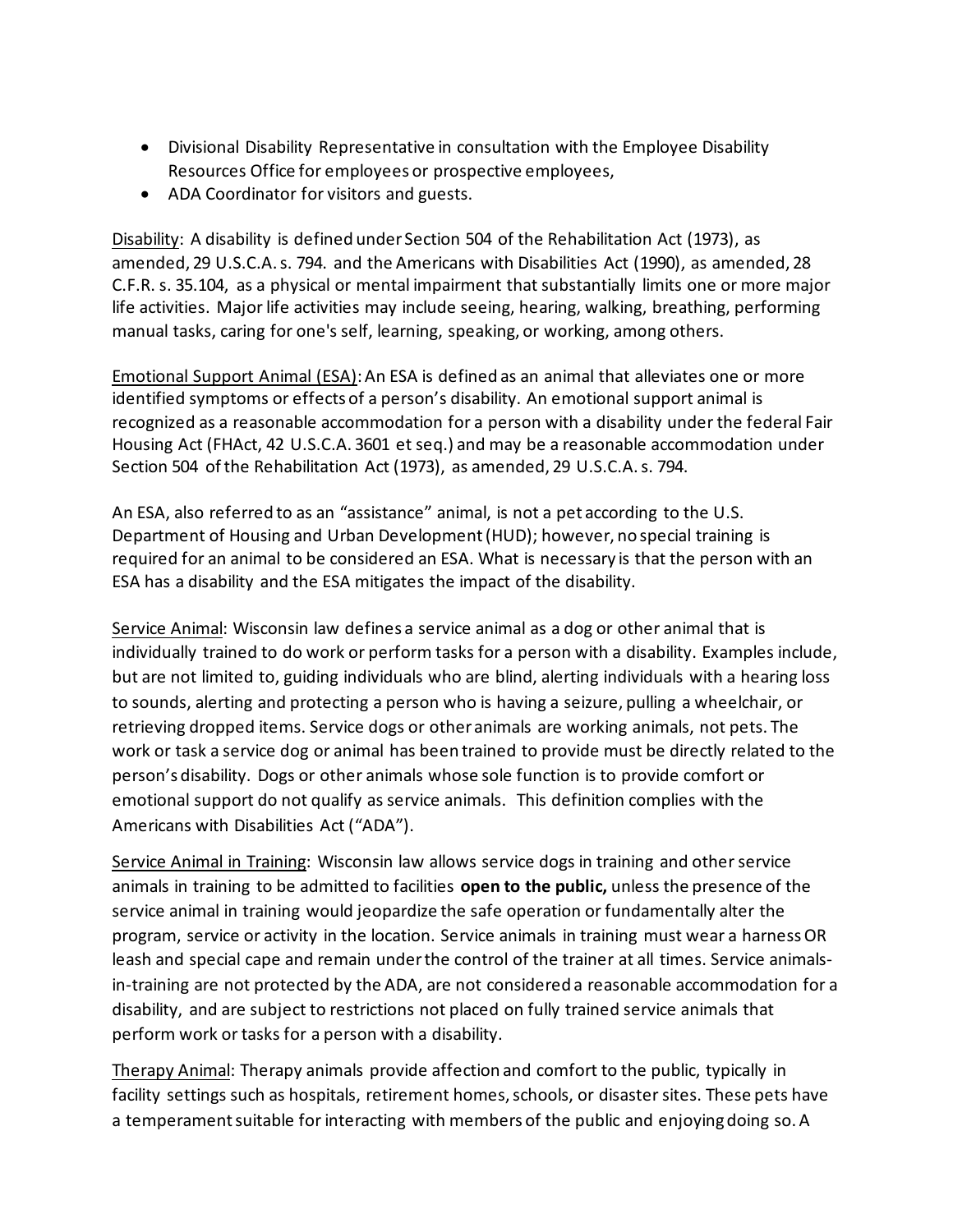therapy animal, including a therapy animal-in-training, has no special legal rights of access, and are only permitted in facilities where they are welcomed and invited. While the handler may be a person with a disability, the therapy animal does not provide a disability-related service to the handler as its primary activity is interacting with and being attentive to the public, not the handler.

# **Responsibilities**

The following entities have responsibility for ensuring compliance with the Americans with Disabilities Act, (1990) as amended, 28 C.F.R. s. 35.104, as it pertains to individuals with disabilities and Section 504 of the Rehabilitation Act (1973), as amended, 29 U.S.C.A. s. 794:

- McBurney Disability Resource Center for students and prospective students;
- Divisional Disability Representatives in consultation with the Employee Disability Resources Office for employees or prospective employees;
- ADA Coordinator for visitors and guests.

**Appeal Rights:** Any person dissatisfied with a decision concerning a service animal or service animal in training can contact the UW–Madison [ADA Coordinator](https://compliance.wisc.edu/ada/) regarding appeal procedures.

# **Requirements for Service Dogs or Other Service Animals**

UW-Madison requires individuals utilizing a service dog or other service animal on campus to adhere to the following City of Madison ordinances.

- **Vaccination**: A service dog or other service animal must be immunized against diseases common to that type of animal. All vaccinations must be current.
- **Licensing**: A service dog or other service animal must be licensed by the time they reach 5 months of age. Service dogs receive the license at no cost [Wis. Stats. 174.055]  $[M.G. O.23.33(6)(b)].$
- **Owner ID and Other Tags**: The City of Madison requires service dogs to wear an owner identification tag at all times [M.G.O. 23.33(6) (a)]. The dog must also wear a current rabies tag [M.G.O. 23.39(3)] and dog license tag [M.G.O.23.33 (6)(c)].
- **Leash**: A service dog or other service animal must be on a leash, harness or tether at all times, unless impracticable or unfeasible due to owner/handler's disability [M.G.O.23.32].
- **Under Control**: The owner/handler of a service dog or other service animal must be in full control of the animal at all times. The care and supervision of the animal is solely the responsibility of owner/keeper.
- **Health**: A service dog or other service animal residing in a university controlled housing unit must have an annual clean bill of health from a licensed veterinarian.

#### **[Link to Current Policy](http://www.wisconsin.edu/bor/policies/rpd/rpd3-2.htm)**

https://compliance.wisc.edu/wp-content/uploads/sites/102/2020/01/Service-Animals-Policy.FINAL\_.2020.pdf